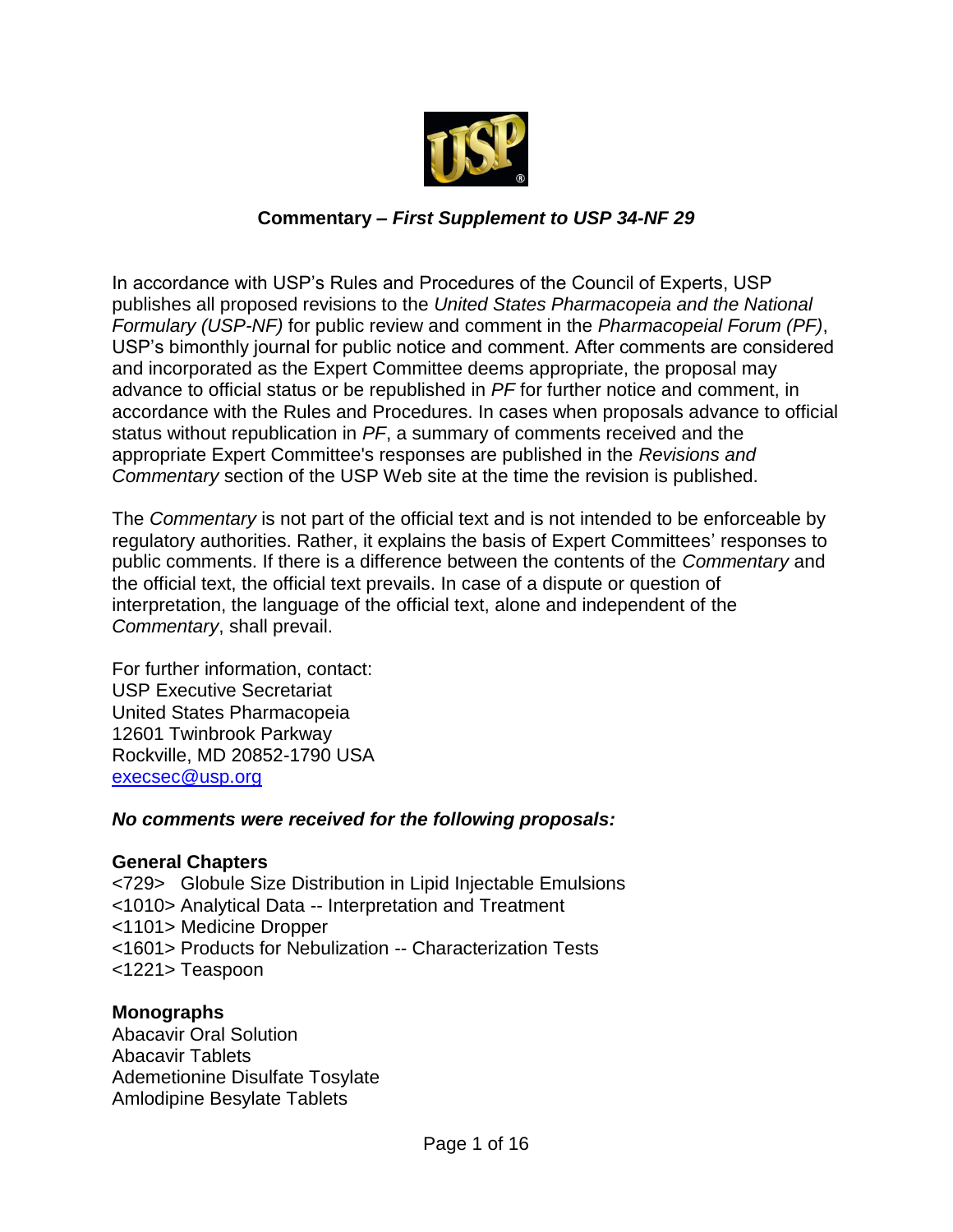# *No comments were received for the following proposals (continued):*

#### **Monographs (continued)**

Ascorbyl Palmitate Bacteriostatic Sodium Chloride Injection Bupropion Hydrochloride Cefadroxil for Oral Suspension Cefdinir Capsules Entacapone Tablets Flecainide Acetate Oral Suspension Forskohlii Powdered Forskohlii Powdered Forskohlii Extract Irbesartan and Hydrochlorothiazide Tablets Levalbuterol Hydrochloride Losartan Potassium Tablets Minocycline Periodontal System Olanzapine and Fluoxetine Capsules Pentobarbital Oral Solution Pentobarbital Sodium Capsules Raloxifene Hydrochloride Tablets Repaglinide Scaffold Human Dermis Secobarbital Oral Solution Succinic Acid Theophylline Oral Suspension **Topiramate** 

# **General Chapters**

**General Chapter:** <197> Spectrophotometric Identification Tests **Expert Committee:** General Chapters—Chemical Analysis

**No. of Commenters:** 2

**Comment Summary #1:** The commenter suggested making the wording for <197D> less prescriptive to include techniques like liquid sample deposition on particles or the silicon carbide abrasive paper.

**Response:** Comment not incorporated. The Expert Committee considered that liquid deposition could be included in specific monographs when appropriate. However, the abrasive paper technique, used for non-powered samples, is not commonly used in pharmaceutical quality control laboratories.

**Comment Summary #2:** The commenter indicated that the description for <197D> is very similar to <197K> and can create confusion.

**Response:** Comment not incorporated. The Expert Committee understands that the definitions are similar. However, it is not appropriate to introduce a change in <197K> via commentary, as this would be a high impact revision meriting public discussion through the *PF* process.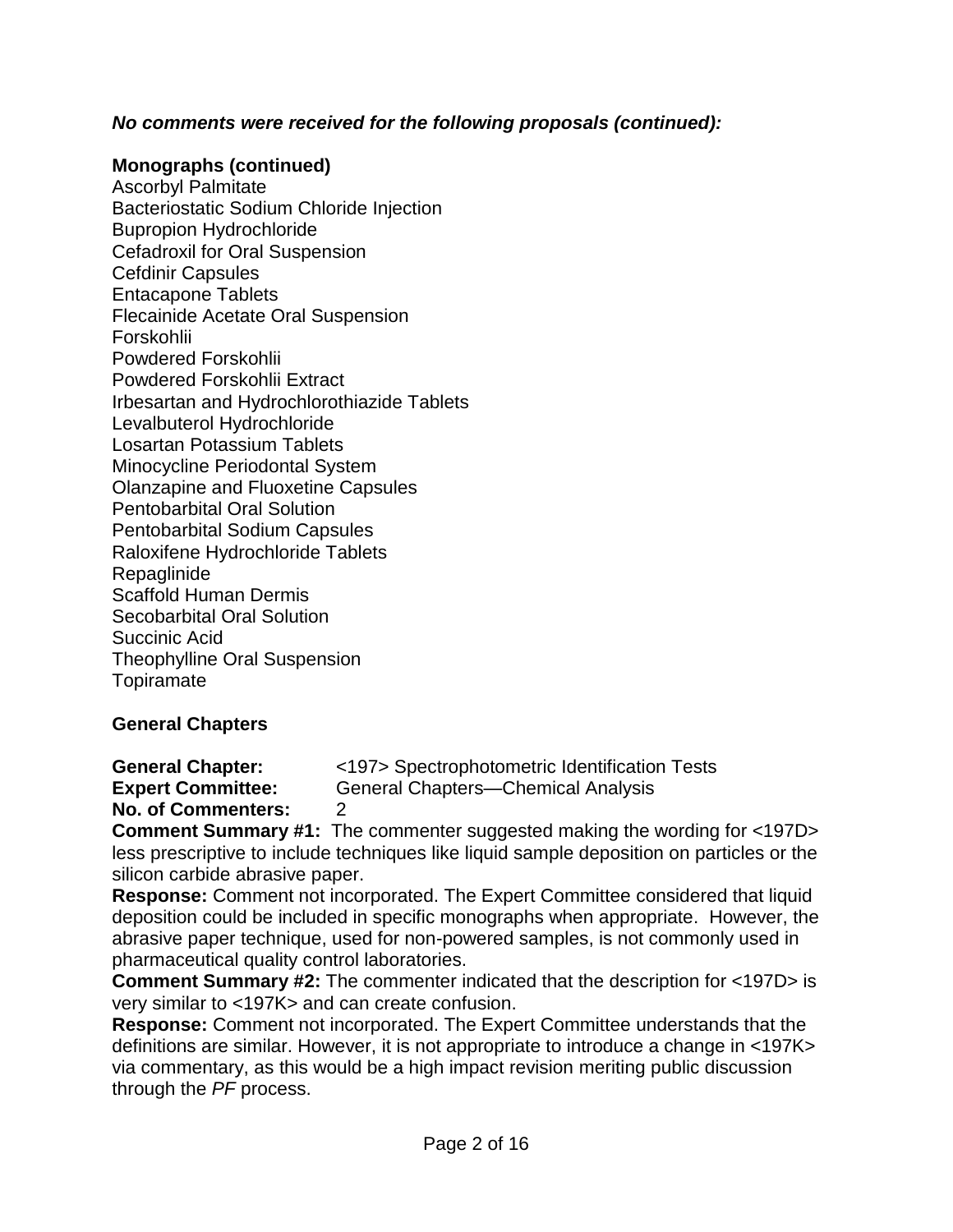**Comment Summary #3:** The commenter suggested that <197D> should be added to the list of methods where <197A> and <197E> are suitable alternatives. **Response:** Comment not incorporated. The Expert Committee decided to evaluate this proposal in a future revision since it pertains to a portion of the General Chapter not directly affected by the proposed revision.

| <b>General Chapter/Section:</b> | <563> Identification of Articles of Botanical Origin/ |
|---------------------------------|-------------------------------------------------------|
|                                 | <b>Scanning Electron Microscopy</b>                   |

**Expert Committee:** General Chapters—Chemical Analysis **Expert Committee-initiated Change:** The Expert Committee deleted the last sentence "Although SEM typically yields black and white images, attempts have been made to use low-vacuum SEM to insulate specimens without a metal coating in order to preserve the color information on their surfaces."

| <b>General Chapter/Section:</b> | <921> Water Determination/Method la (Direct   |
|---------------------------------|-----------------------------------------------|
|                                 | Titration)                                    |
| <b>Expert Committee:</b>        | General Chapters-Chemical Analysis (GCCA2010) |

# **No. of Commenters:** 1

**Comment Summary #1:** The commenter suggested that there is no justification to limit the range of used volume to between 10% and 100% of the capacity of the burette in the *Test Preparation* when using modern instrumental method endpoint determinations.

**Response:** Comment not incorporated because this text was not one of the recommended changes in this revision. The Expert Committee will consider revising this General Chapter to incorporate a sentence allowing the use of volumes outside of the established ranges, provided the equipment has been appropriately qualified to operate in this way.

**Comment Summary #2:** The commenter suggested that Footnote 1 under *Standardization of the Reagent* is inconsistent with the earlier text.

**Response:** Comment not incorporated because this text was not one of the recommended changes in this revision. Ranges for the use of "*Purified Water* or water standards" are different of those for Sodium tartrate dihydrate standard because of minimum reliable weight and solubility in methanol. The Expert Committee will consider revising this General Chapter to introduce additional clarification.

**Comment Summary #3:** The commenter suggested that "sodium tartrate dihydrate" should be used consistently instead of "sodium tartrate" under *Standardization of the Reagent*.

**Response:** Comment incorporated.

| <b>General Chapter:</b> | <1084> Glycoprotein and Glycan Analysis - General |
|-------------------------|---------------------------------------------------|
|                         | Considerations                                    |

| <b>Expert Committee:</b> | General Chapters-Biological Analysis |
|--------------------------|--------------------------------------|
|--------------------------|--------------------------------------|

# **No. of Commenters:** 5

**Comment Summary #1:** Several commenters indicated an inconsistent use of nomenclature in describing both glycan structures and linkages throughout the document, including figures and tables

**Response:** Comments incorporated.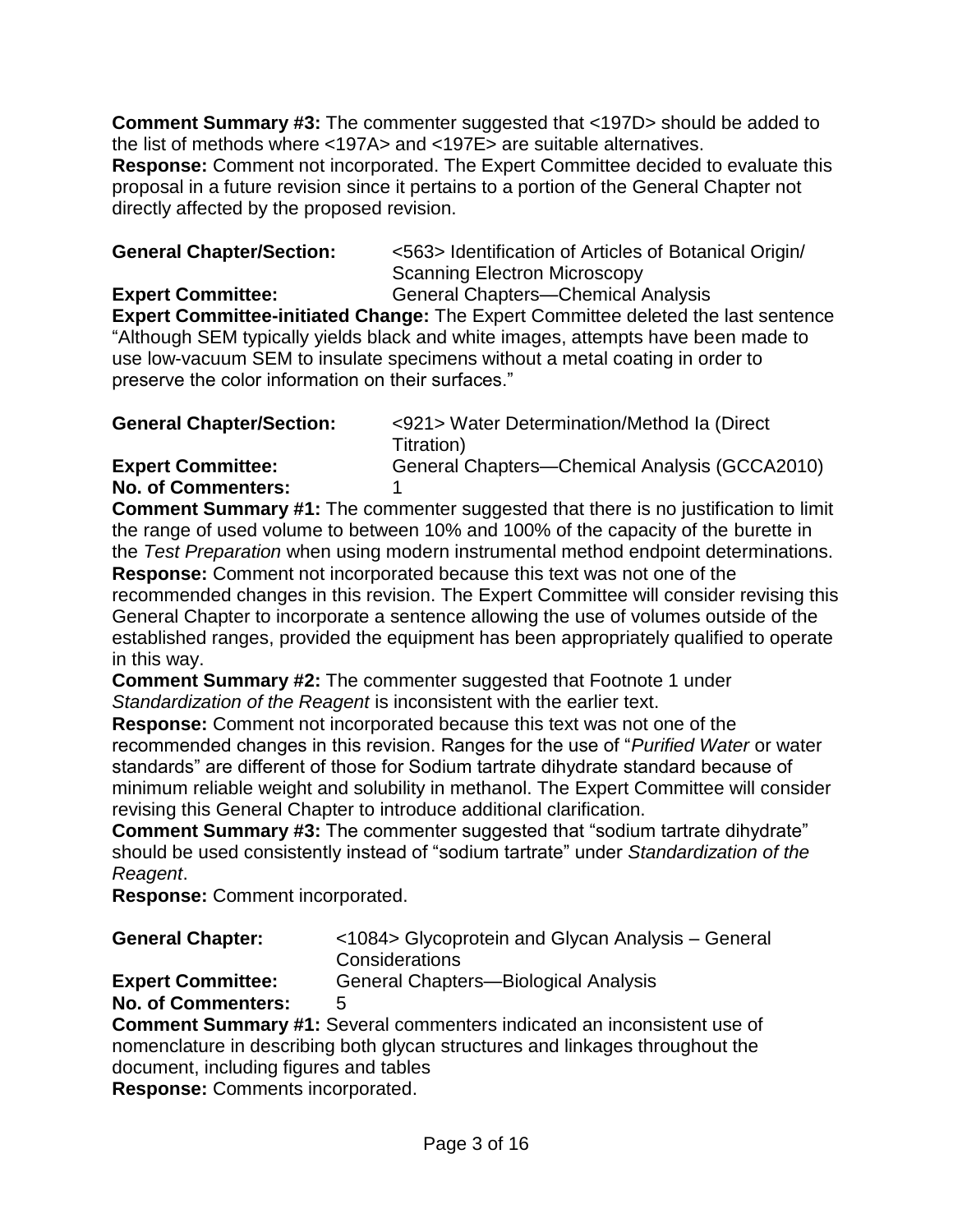**Comment Summary #2:** Several commenters suggested improving the clarity and readability of the figures.

**Response:** Comments incorporated.

**Comment Summary #3:** Several commenters indicated there were linkage errors in Figure 1.

**Response:** Comments incorporated.

**Comment Summary #4**: In the section *Glycan Analysis for Glycosylated Biological Drugs*, several comments focused on the use of glycan analysis as a stability-indicating method or as a measure of process control. The comments indicated a need for clarification in this section.

**Response**: Comments incorporated.

**Comment Summary #5**: Several commenters suggested slight wording adjustments to Figure 3A.

**Response:** Comments incorporated.

**Comment summary #6:** Several commenters suggested moving the section on labeling of glycans after the HPAEC-PAD section and moving the profiling section before the derivatization section.

**Response:** Comments incorporated.

| <1097> Bulk Powder Sampling Procedures |
|----------------------------------------|
| Statistics                             |
|                                        |
|                                        |

**Comment Summary #1:** The commenter indicated that under "Types of Systems and General Considerations, Heterogeneous Systems," it is stated that, "The operator should visually inspect the powder bed through its depth before emptying the sampling thief." The commenter indicated that the powder bed cannot be inspected below the surface without disturbing the powder bed. For a heterogeneous material, disturbance of the powder bed may invalidate the sample that has been taken. Therefore, the commenter recommended that this direction be clarified or deleted.

**Response:** Comment not incorporated. While it is not possible or desirable to inspect the bed after withdrawal of the thief, thief samples provide an opportunity to inspect the bed through its depth if multiple samples at different depths have been taken. Prior to combining the samples (if they are mixed), each should be inspected for possible voids (insufficient filling of one or more compartments) and appearance (similar particle size distribution in all compartments) that may indicate sampling bias or stratification.

**Comment Summary #2:** The commenter suggested that further clarification should be added to indicate when the use of sqrN+1 is considered inappropriate.

**Response:** Comment incorporated.

**Comment Summary #3:** The commenter suggested incorporating a section that provides an overview of definitions used in this field.

**Response:** Comment incorporated.

**Comment Summary #4:** The commenter suggested adding more information concerning the potential for contribution to variance if practices used for sub-sampling or compositing are not sound.

**Response:** Comment not incorporated. The contribution of sub-sampling and compositing to variance is context-specific, so all situations cannot be addressed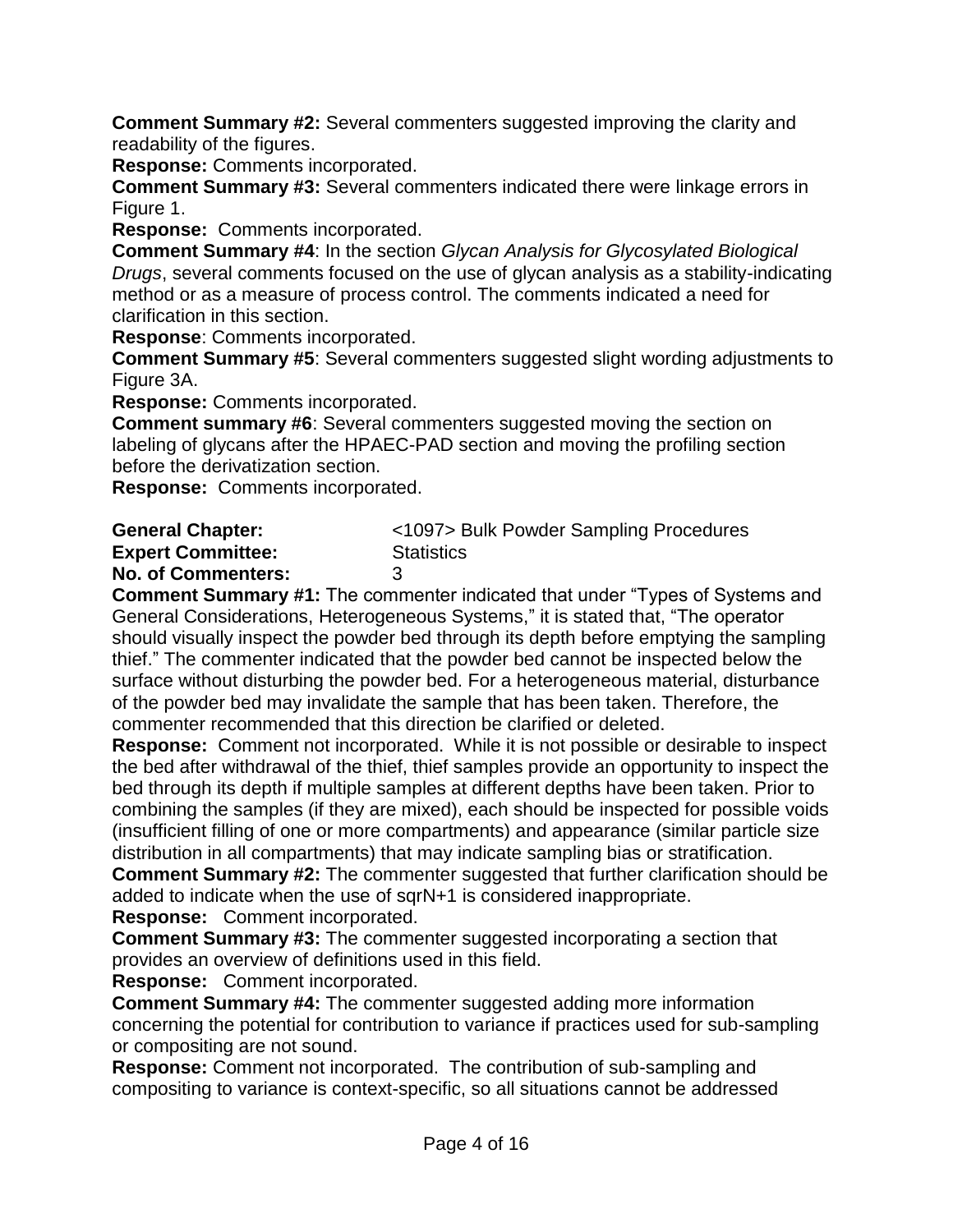specifically in the General Chapter. The contribution of handling errors is covered (at least statistically) in equation 4 as preparation variance. Various methods to reduce preparation errors are covered adequately under the section "Dry Analysis Methods" and that the sub-sampling contributions to variance are adequately covered for a number of specific scenarios in Appendix I.

**Comment Summary #5:** The commenter suggested that the inclusion of equation (2) is not clear, since it is not referenced further in the text or any examples. **Response:** Comment incorporated.

**Comment Summary #6:** The commenter suggested that the terms in equation 3 should be clarified and placed within context.

**Response:** Comment incorporated.

**Comment Summary #7:** The commenter indicated that the scope of the document is unclear, and that there should be a declaration of scope to clarify the General Chapter's intention and what materials it applies to.

**Response:** Comment incorporated.

**Comment Summary #8:** The commenter suggested using the word "ideal" instead of ―correct‖ when referring to the sampling process.

**Response:** Comment incorporated.

**Comment Summary #9:** The commenter suggested that on page 762, paragraph 3, line 7, the edit for "maximum" to "nominal" may be too vague as it implies a *de facto* standard rather than a measurement.

**Response:** Comment incorporated.

**Expert Committee-initiated Change #1:** Several minor corrections were made throughout the text.

| <b>General Chapter/Sections:</b> | <1180> Human Plasma/All sections     |
|----------------------------------|--------------------------------------|
| <b>Expert Committee:</b>         | General Chapters-Biological Analysis |
| <b>No. of Commenters:</b>        |                                      |

*All Sections*

**Comment Summary #1:** The commenter suggested that the document would be more concise if information regarding plasma for transfusion and plasma for fractionation were separated. The commenter indicated that, in general, when plasma is collected it has one purpose and regulations are specific to that purpose. Creating two separate information chapters would recognize the differences of these two components.

**Response:** Comment not incorporated since it would mean a major restructuring of the General Chapter. The Expert Committee will consider this recommendation for a future General Chapter revision.

**Comment Summary #2:** The commenter suggested stating the scope of the General Chapter is for plasma produced for use in the U.S. The use of plasma in other countries and their regulations should be discussed in a separate section.

**Response:** Comment not incorporated since the intent of the General Chapter is to give a comprehensive overview.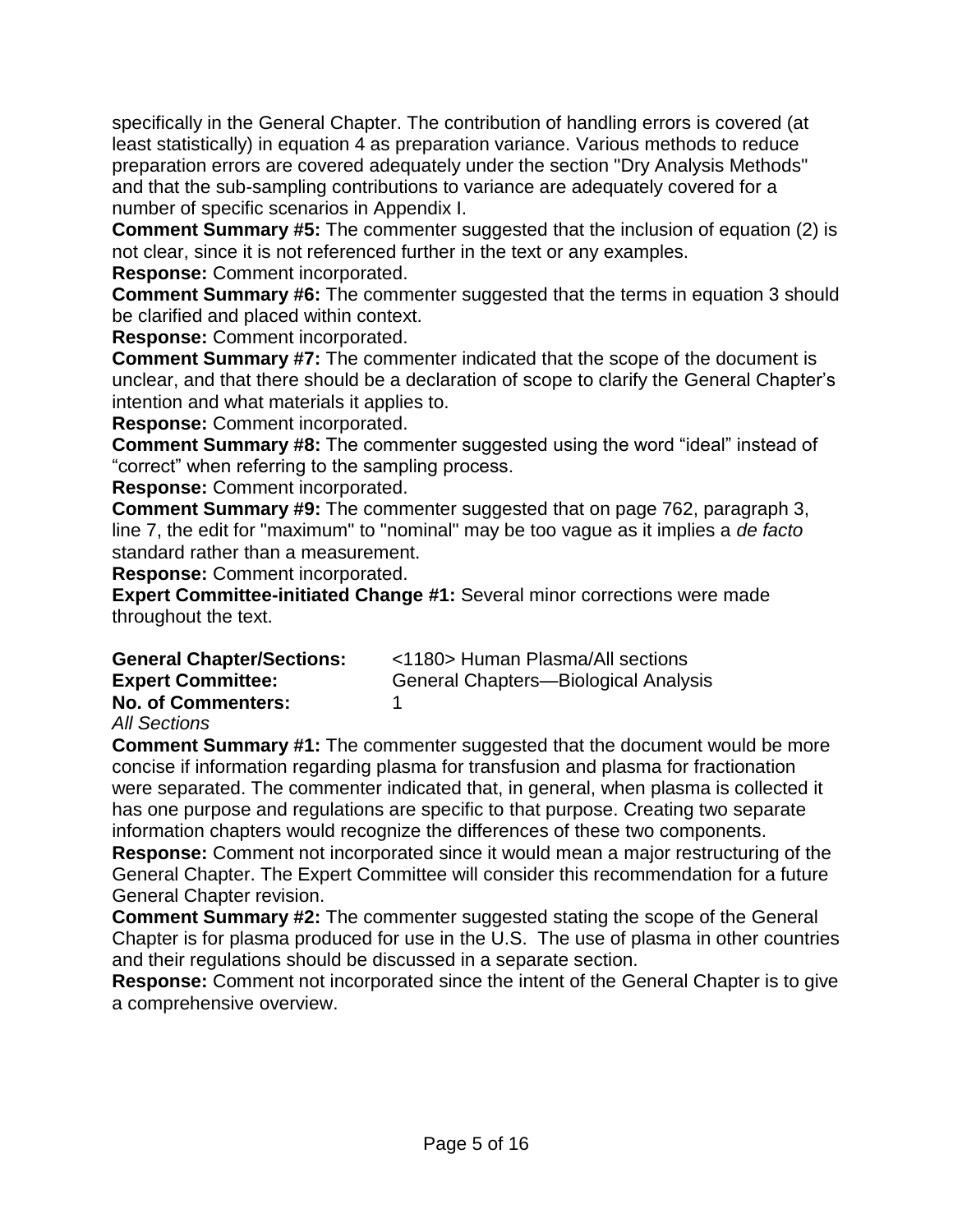#### *Overview*

**Comment Summary #3:** The commenter indicated that the products coming from Fraction III do not exist and suggested including fractions from the Kistler-Nitschmann method of manufacture also be included.

**Response:** Comment not incorporated. The Expert Committee will consider this recommendation as a future revision.

**Comment Summary #4:** The commenter suggested providing supporting reference for specific limits for residual RBCs, leukocytes, and platelets in the plasma for fractionation. The commenter indicated that there are no criteria for residual red cells in

plasma and is strictly a manufacturer's requirement.

**Response:** Comment incorporated.

# *Plasma Safety Considerations*

**Comment Summary #5:** The commenter suggested rewording the paragraph on the PPTA's viral marker standard to lend clarity.

**Response:** Comment incorporated.

**Comment Summary #6:** The commenter suggested clarifying donor requirements for the serological test for Syphilis.

**Response:** Comment incorporated.

**Comment Summary #7:** The commenter suggested revising the size of the minipools to include up to 512 members.

**Response:** Comment incorporated.

**Comment Summary #8:** The commenter indicated that the Quarantine section confuses the 60-day hold with quarantine and suggested clarification of these terms. **Response:** Comment incorporated and the title of the section has been revised to "Quarantine and Inventory Hold."

#### *Glossary*

**Comment Summary #9:** The commenter suggested clarification for terms ―*Blood Component, Blood Establishment* and *Donation Minipool.*‖ **Response:** Comment incorporated.

#### *Appendix I*

**Comment Summary #10:** The commenter indicated the Australia references are incorrect and should be updated.

**Response:** Comment incorporated.

**Comment Summary #11:** The commenter suggested replacing the term *Applicant Plasma* with *Applicant Donor*, and clarifying the definition for the term *Plasma for Fractionation*.

**Response:** Comment incorporated.

# *Appendix II*

**Comment Summary #12:** The commenter suggested correcting the acceptable blood pressure range for Diastolic to 60-90 mmHg. **Response:** Comment incorporated.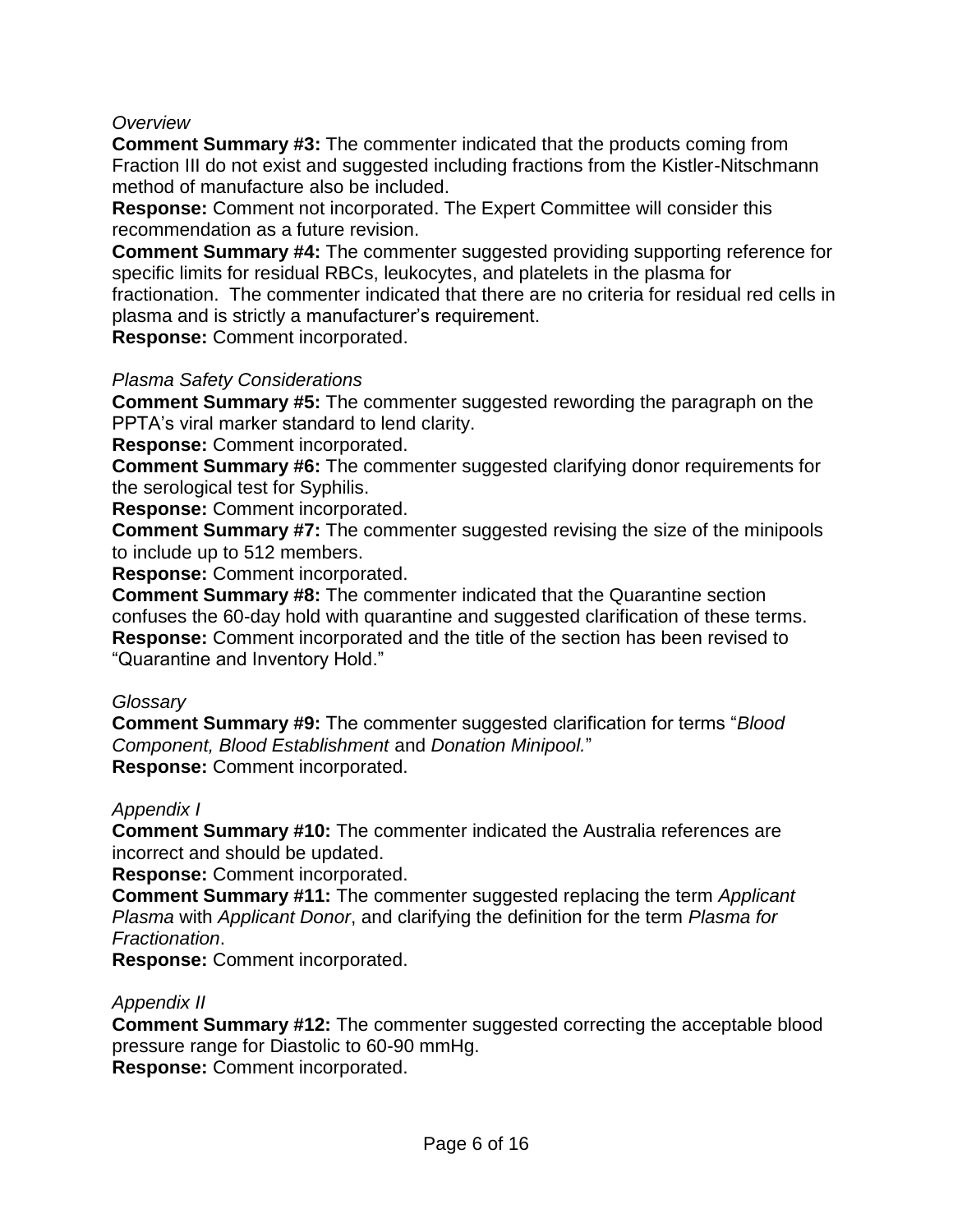# **Monographs**

**Monograph/Section:** Abacavir Sulfate **/**Organic Impurities

**Expert Committee:** Monographs–Small Molecules 1

**No. of Commenters:** 1

**Comment Summary #1:** The commenter requested to change the relative retention time of descyclopropyl abacavir from 0.54 to 0.65 based on supporting data. **Response:** Comment incorporated.

**Monograph/Section:** Alprazolam Extended Release Tablets/Dissolution **Expert Committee:** Monographs–Small Molecules 4

**No. of Commenters:** 2

**Comment Summary #1:** The commenters requested the inclusion of the *Dissolution* tests for their FDA-approved products.

**Response:**Comment not incorporated*.* The Expert Committee will consider adding new *Dissolution* tests in the future via the Accelerated Revision Process.

| <b>Monograph/Sections:</b> | <b>Citalopram Oral Solution/Multiple Sections</b> |
|----------------------------|---------------------------------------------------|
| <b>Expert Committee:</b>   | Monographs-Small Molecules 4                      |

**No. of Commenters:** 2

**Comment Summary #1:** Two commenters requested modifying the *Assay* acceptance criteria from 90.0%–105.0% to 90.0–110.0% to be consistent with the FDA-approved specifications.

**Response:** Comment incorporated.

**Comment Summary #2:** The commenter requested widening acceptance criteria for *pH* from 4.0–7.0 to 3.5–7.0 to be consistent with the FDA-approved specifications. **Response:** Comment incorporated.

**Comment Summary #3:** The commenter requested revising the limit for "any individual" unspecified degradation product‖ under *Organic impurities* from NMT 0.10% to NMT 0.15% to be consistent with the FDA-approved specifications.

**Response:** Comment incorporated

**Comment Summary #4:** The commenter requested widening the limit for *Total yeast count* under *Microbial Enumeration Tests and Tests for Specified Microorganisms* from 10 cfu/mL to 50 cfu/mL to be consistent with the FDA-approved specifications. **Response:** Comment incorporated.

| <b>Monograph/Sections:</b> | Divalproex Sodium Delayed–Release Capsules/Dissolution, |
|----------------------------|---------------------------------------------------------|
|                            | Labeling                                                |
| <b>Expert Committee:</b>   | Monographs-Small Molecules 4                            |
| <b>No. of Commenters:</b>  |                                                         |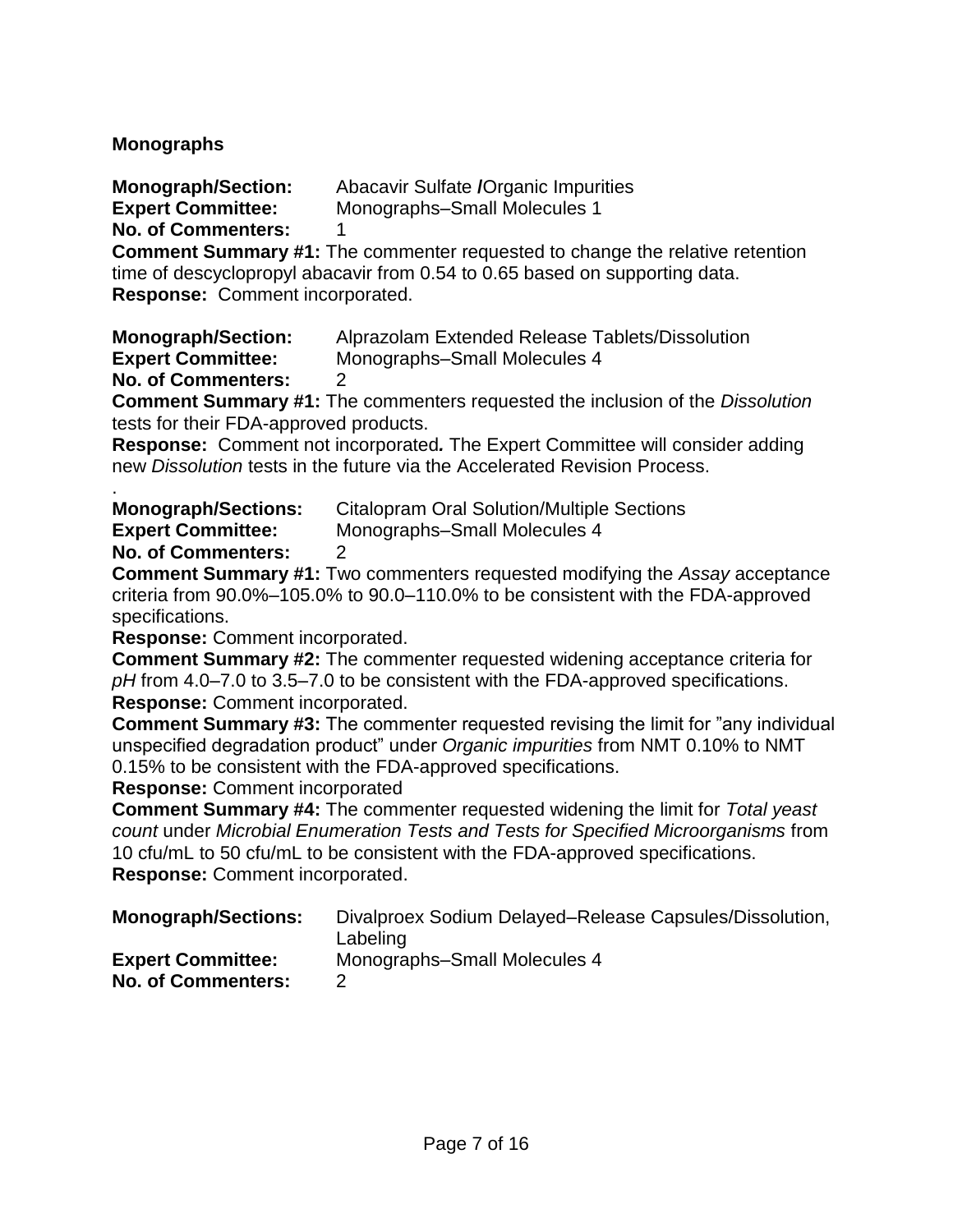**Comment Summary #1:** The commenter requested the inclusion of the *Dissolution* test for the FDA-approved product.

**Response:**Comment not incorporated*.* The Expert Committee will consider adding this new *Dissolution* test in the future via the Accelerated Revision Process.

**Comment Summary #2:** The commenter requested the addition of the following Labeling statement: "Divalproex Delayed Release Capsules may be swallowed whole or may be administered by carefully opening the Capsule and sprinkling the entire contents on a small amount of soft food. This drug/food mixture should be swallowed immediately and not chewed. It should not be stored for future use." **Response:** Comment incorporated.

**Monograph/Sections:** Divalproex Sodium Extended Release Tablets/Multiple **Sections Expert Committee:** Monographs–Small Molecules 4 **No. of Commenters:** 2

**Comment Summary #1:** The commenters requested the inclusion of the *Dissolution* tests for their FDA-approved products.

**Response:**Comment not incorporated*.* The Expert Committee will consider adding new *Dissolution* tests in the future via the Accelerated Revision Process.

**Comment Summary #2:** The commenter requested adding a procedure for *Organic Impurities* to the monograph.

**Response:**Comment not incorporated because the impurities monitored by the commenter are process impurities, and they are already controlled in the drug substance monograph.

| <b>Monograph/Sections:</b> | Donepezil Hydrochloride Orally Disintegrating Tablets/ |
|----------------------------|--------------------------------------------------------|
|                            | Definition, Assay                                      |
|                            |                                                        |

**Expert Committee:** Monographs–Small Molecules 4

**No. of Commenters:** 1

**Comment Summary #1:** The commenter requested tightening the *Assay* acceptance criteria from 90.0%–110.0% to 93.0%–107.0% to reflect the FDA–approved specifications.

**Response:**Comment incorporated.

**Monograph/Sections:** Donepezil Hydrochloride Tablets /Multiple Sections **Expert Committee:** Monographs–Small Molecules 4

**No. of Commenters:** 2

**Comment Summary #1:** The commenter requested tightening the *Assay* acceptance criteria from 90.0%–110.0% to 93.0%–107.0% to reflect the FDA-approved specifications.

**Response:**Comment incorporated.

**Comment Summary #2:** The commenter indicated that one of the impurities in their product is not separated from the analyte by the procedure proposed under *Organic Impurities.* 

**Response**: Comment not incorporated because the commenter's product has not yet received full FDA approval. The Expert Committee will consider addressing this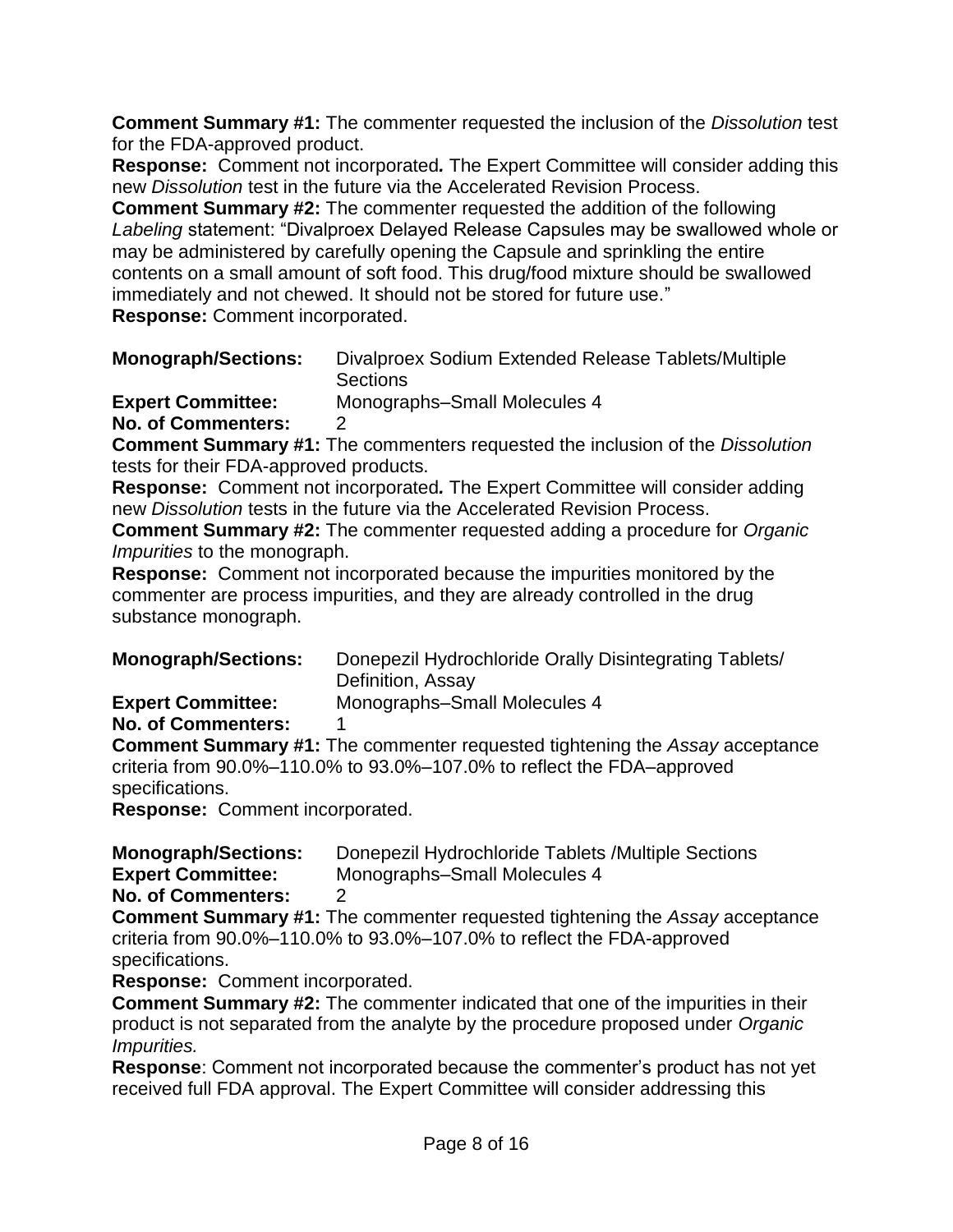comment via a Pending revision to the monograph as part of the *USP Pending Monographs* initiative.

**Monograph/Sections:** Drospirenone/Multiple Sections

**Expert Committee:** Monographs–Small Molecules 4

**No. of Commenters:** 5

**Comment Summary #1:** The commenter requested that the system suitability requirement for the signal-to-noise ratio be removed from the *Assay* procedure. **Response.** Comment not incorporated. The Expert Committee will consider this request

in a future PF publication.

**Comment Summary #2:** The commenter requested replacing the gradient elution procedure in the *Assay* with the isocratic procedure.

**Response.** Comment not incorporated. The Expert Committee will consider this request in a future PF publication.

**Comment Summary #3:** The commenter requested replacing the HPLC *Assay*  procedure with the one described under *Organic Impurities* Procedure 2 to simplify the analysis of drospirenone.

**Response.** Comment not incorporated. The Expert Committee will consider this request in a future PF publication.

**Comment Summary #4:** The commenter requested that the proposal be deferred from the *First Supplement to USP 34–NF 29* because reference standard materials for the impurities listed in the monograph are not available for evaluation.

**Response:** Comment not incorporated. The Expert Committee considers the information available in the monograph sufficient for the procedure to be properly executed.

**Comment Summary #5:** The commenter requested that 6,7-epidrospirenone impurity be added under the *Organic Impurities, Procedure 2* with a limit of NMT 0.1%, to reflect the commenter's FDA-approved specifications.

**Response:** Comment incorporated.

**Comment Summary #6:** The commenter requested that the limits for individual impurities under the *Organic Impurities, Procedure 2* be changed from NMT 0.10% to NMT 0.1%, and the total impurity limits be changed from NMT 0.3% to NMT 0.4%, to reflect the commenter's FDA-approved specifications.

**Response:** Comment incorporated.

**Comment summary #7:** The commenters indicated that the impurity profile of the drug substance manufactured by their companies is different from the profile included in the *PF* proposal, and the proposed *PF* procedure does not separate their impurities.

**Response**: Comment not incorporated because the commenters' products have not yet received full FDA approval. The Expert Committee will consider addressing this comment via a Pending revision to the monograph as part of the *USP Pending Monographs* initiative.

**Comment Summary #8:** The commenter requested widening the limit for drospirenone related compound A under the *Organic Impurities, Procedure 2* from NMT 0.10% to NMT 0.15%.

**Response**: Comment not incorporated because the commenter's product has not yet received full FDA approval. The Expert Committee will consider addressing this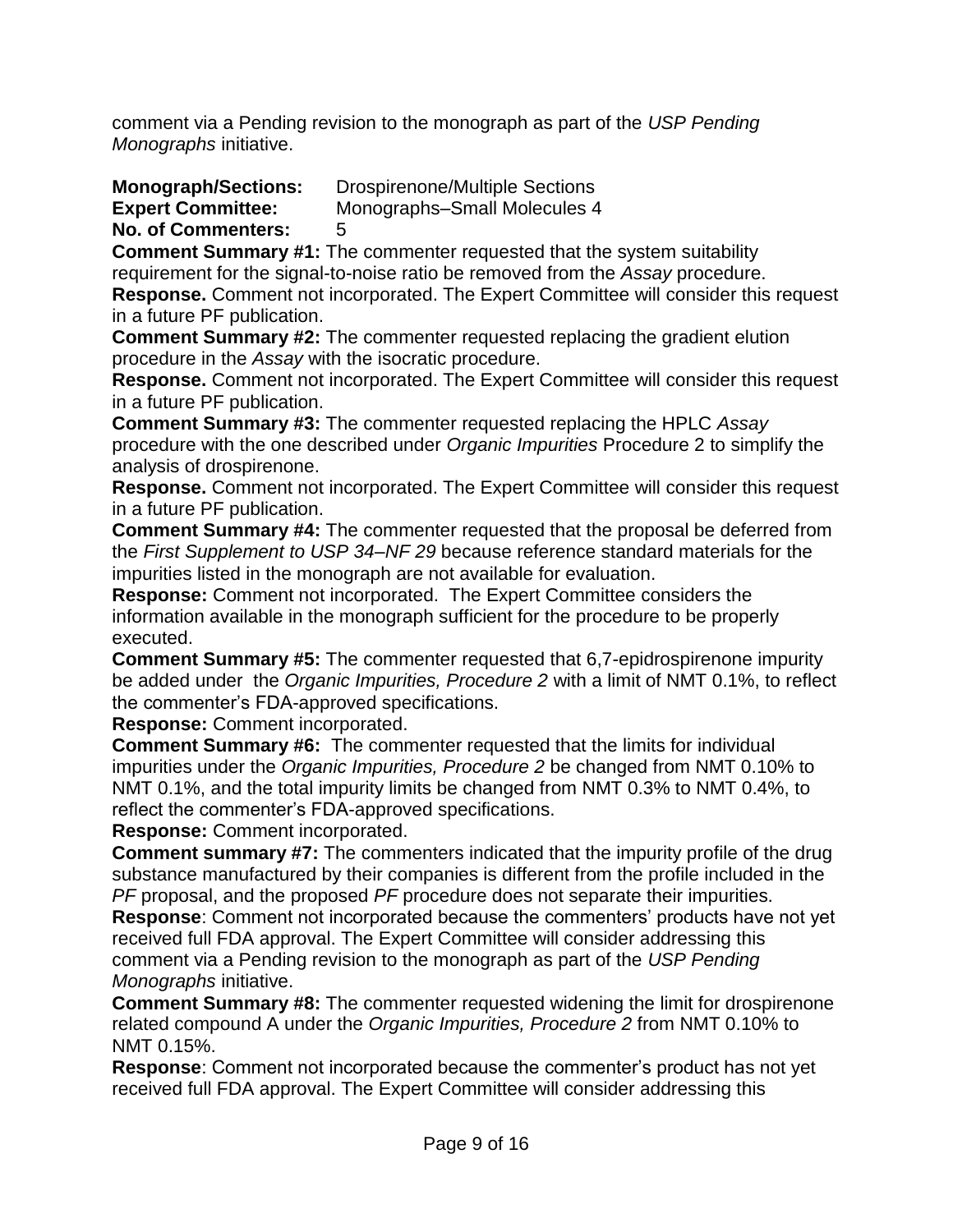comment via a Pending revision to the monograph as part of the *USP Pending Monographs* initiative.

**Comment Summary #9:** The commenter indicated that the 5–hydroxydrospirenone impurity is unstable, and requested that the specification for this impurity be removed from the *Organic Impurities, Procedure 2*.

**Response:** Comment not incorporated. The validation data from the sponsor do not indicate that this impurity is unstable.

**Comment Summary #10:** The commenter indicated that several impurities may co– elute when the HPLC column, used for the development and validation of the procedure, is operated at the temperature of 35°, which is specified in *Organic Impurities, Procedure 2*. The commenter requested expanding the column temperature range to 40°, and adding YMC Pack ODS AQ column as an alternative column. **Response:** Comment incorporated.

**Comment Summary #11:** The commenter suggested that an isocratic step from 0–2 minutes be added to the mobile phase gradient under *Organic Impurities, Procedure 2*, to match that in the *European Pharmacopoeia*.

**Response:** Comment incorporated.

**Comment Summary #12:** The commenter requested that 20º be specified as the temperature for the *Specific rotation* test, based on supporting data. **Response:** Comment incorporated.

**Monograph/Section:** Efavirenz/Organic Impurities

**Expert Committee:** Monographs– Small Molecules 1

**No. of Commenters:** 1

**Comment Summary #1:** The commenter requested to identify efavirenz ethane analog impurity as efavirenz related compound B for further clarification.

**Response:** Comment incorporated.

**Comment Summary #2:** The commenter suggested adding equilibration time to the gradient table in the *Procedure 2*, based on supporting data. **Response:** Comment incorporated.

**Monograph/Section:** Efavirenz Capsules/Organic Impurities

**Expert Committee:** Monographs– Small Molecules 1

**No. of Commenters:** 1

**Comment Summary #1:** The commenter requested changing the acceptance criterion for efavirenz aminoalcohol from NMT 0.15% to NMT 0.25% to be consistent with the sponsor's FDA-approved specifications.

**Response:** Comment incorporated.

**Monograph/Sections:** Entacapone/Heavy Metals/Description and Solubility **Expert Committee:** Monographs–Small Molecules 4 **No. of Commenters:** 1 **Comment Summary #1:** The commenter requested specifying *Method II* under the *Heavy Metals* test. **Response:** Comment incorporated.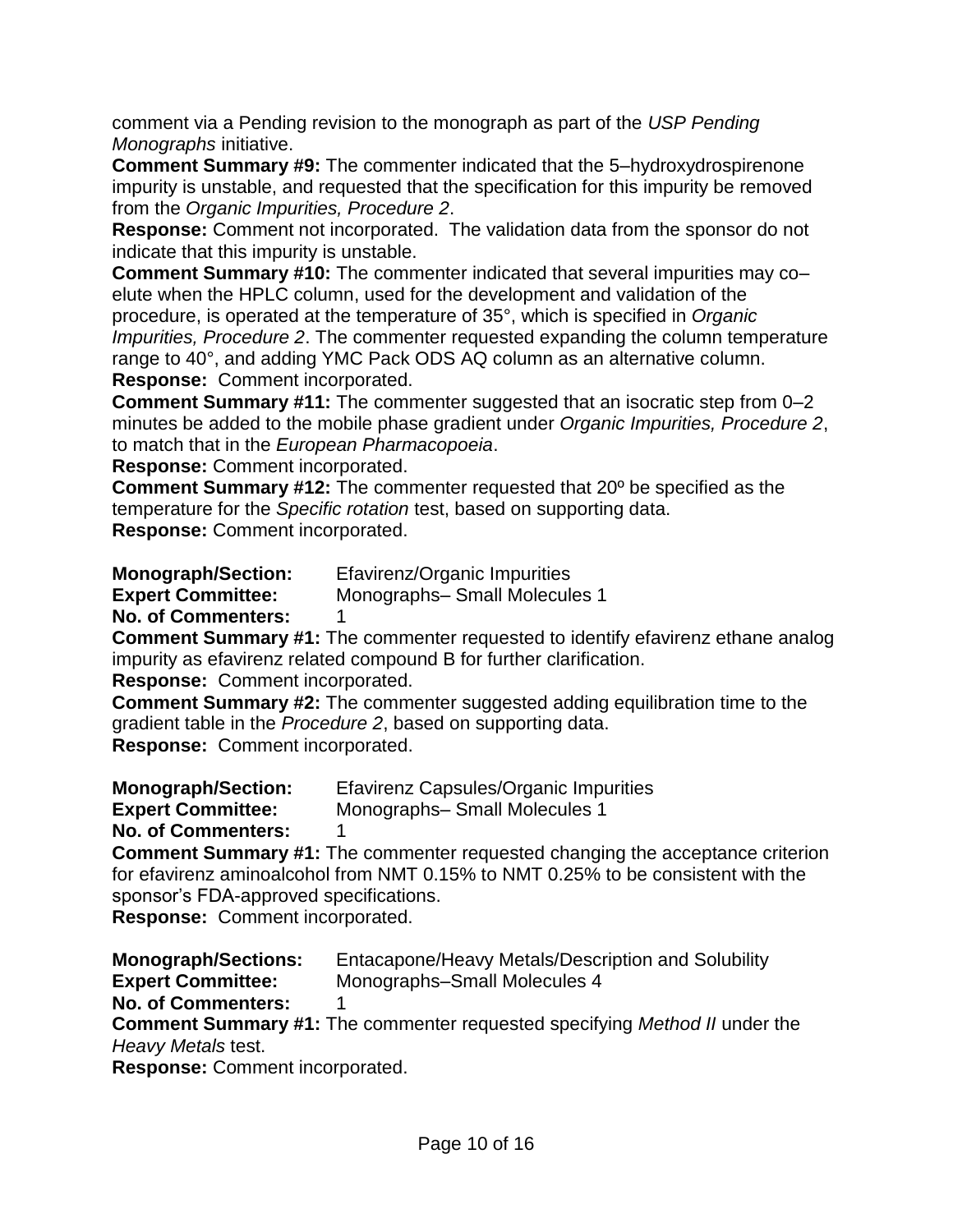**Comment Summary #2:** The commenter requested the revision of the solubility portion of the *Description and Solubility*.

**Response:** Comment not incorporated. The Expert Committee will consider these changes once the commenter's product receives full FDA approval.

**Monograph/Section:** Escitalopram Oxalate/Water Determination

**Expert Committee:** Monographs–Small Molecules 4

**No. of Commenters:** 1

**Comment Summary #1:** The commenter suggested revising the specifications for *Water Determination* from NMT1.0% to NMT1.5%, to make them consistent with the *Authorized USP Pending monograph* for Escitalopram Oxalate.

**Response**: Comment not incorporated. The Expert Committee will consider these changes once the commenter's product receives full FDA approval.

**Monograph/Section:** Fludarabine Phosphate Injection/Organic Impurities **Expert Committee:** Monographs–Small Molecules 3

**Expert Committee–initiated Change #1**: It is clarified that *Early Eluting Impurities* and *Late Eluting Impurities* are the impurities eluting before and after the fludarabine peak, respectively.

**Expert Committee–initiated Change #2**: The term "monitored" in the statement "it is a process impurity monitored in the drug substance monograph" is changed to ―controlled.‖

**Monograph/Sections:** Hydrochlorothiazide Capsules/Multiple Sections **Expert Committee:** Monographs–Small Molecules 2

**No. of Commenters:** 1

**Comment Summary #1:** The commenter suggested adding an *Identification* test based on the infrared absorption.

**Response:** Comment not incorporated. The Expert Committee is willing to consider future changes to the monograph upon receipt of the necessary supporting data. **Comment summary #2:** The commenter requested revising the limit for "any other" individual impurity" from NMT 0.1% to NMT 0.2% under *Organic impurities* to be in accordance with the ICH guidelines.

**Response:** Comment incorporated.

**Monograph/Section:** Hydrous Benzoyl Peroxide/Assay **Expert Committee:** Monographs– Small Molecules 1 **No. of Commenters:** 1 **Comment Summary #1:** The commenter requested to further clarify that the

acceptance criteria under *Assay* are calculated as a percentage of the labeled amount. **Response:** Comment incorporated.

| Monograph/Section(s):        | Indinavir Sulfate/Other Components |
|------------------------------|------------------------------------|
| <b>Expert Committee (s):</b> | Monographs-Small Molecules 1       |
| <b>No. of Commenters:</b>    |                                    |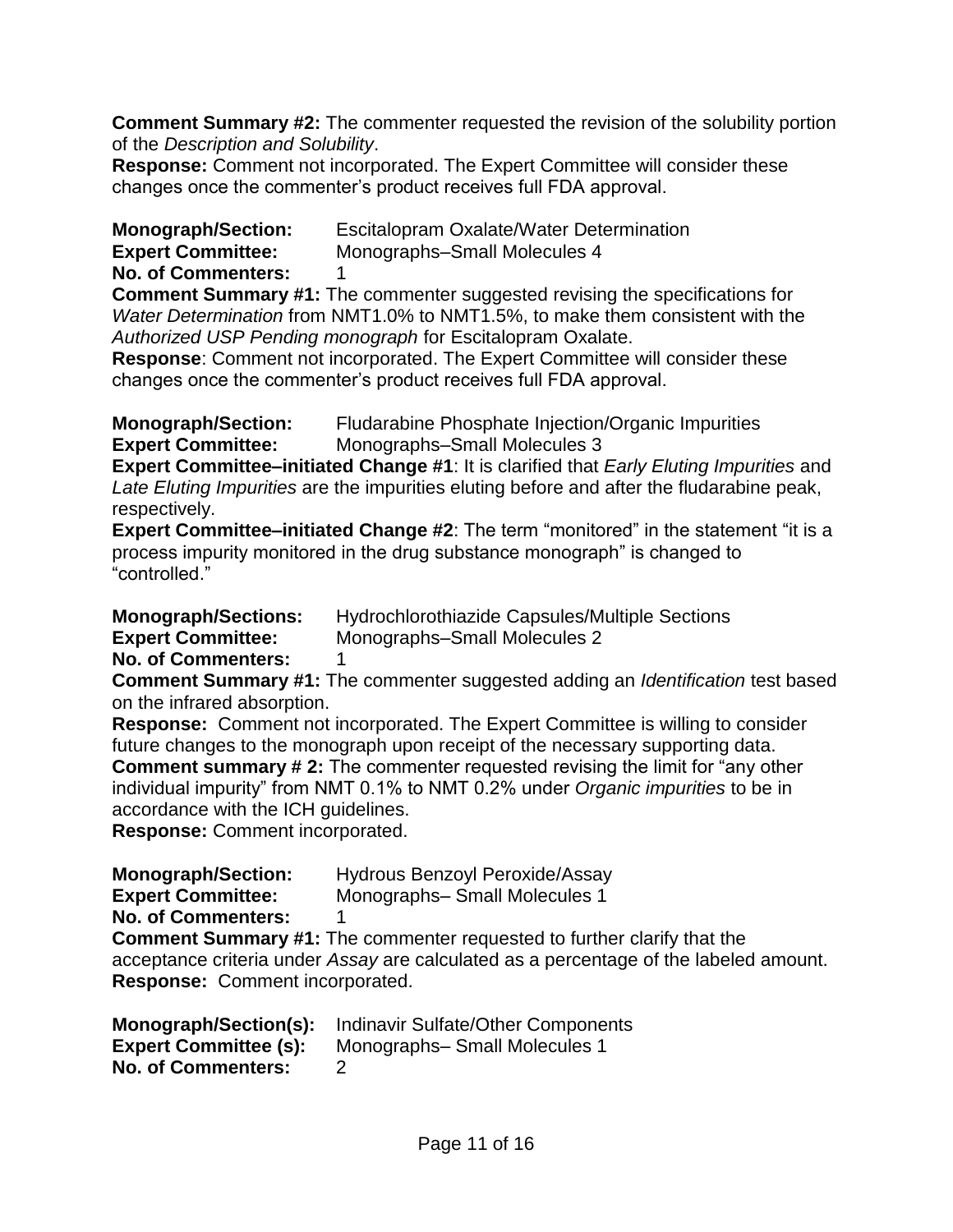**Comment Summary #1:** The commenters requested that the quantitative test for *Content of Sulfate* not be deleted because the appropriate level of sulfate, as well as detection of bis-sulfate contaminant, are monitored using this test. **Response:** Comment incorporated.

**Monograph/Sections:** Lopinavir /Multiple Sections

**Expert Committee:** Monographs– Small Molecules 1

**No. of Commenters:** 1

**Comment Summary #1:** The commenter requested reporting the acceptance criteria to one decimal place for all impurities, including "any other individual impurity," under *Organic impurities* to be consistent with the sponsor's FDA-approved specifications. **Response:** Comment incorporated.

**Comment Summary #2:** The commenter requested changing Relative Response Factors (RRF) of greater than 1.0 from one decimal place to two decimal places in the *Impurity Table 1* and *Impurity Table 2*.

**Response:** Comment not incorporated because it is USP policy to express RRF values in the monographs to two decimal places if less than 1.0 and to one decimal place if equal to or more than 1.0.

**Comment Summary #3:** The commenter suggested revising *Identification* test from *Infrared Absorption <197S>* to *Infrared Absorption <197A>* to avoid using deuterated chloroform.

**Response:** Comment not incorporated. The Expert Committee will consider this request in a future *PF* publication.

**Monograph/Section:** Mefloquine Hydrochloride Tablets/Dissolution

**Expert Committee:** Monographs–Small Molecules 1

**No. of Commenters:** 1

**Comment Summary #1:** The commenter requested the inclusion of the *Dissolution* test for their FDA-approved product.

**Response:**Comment not incorporated*.* The Expert Committee will consider adding the new *Dissolution* test in the future via the Accelerated Revision Process.

**Monograph/Sections:** Midodrine Hydrochloride/Multiple Sections

**Expert Committee:** Monographs–Small Molecules 2

**No. of Commenters:** 1

**Comment Summary #1:** The commenter requested widening the limit of midodrine related compound A from NMT 0.1% to NMT 0.2% under *Organic impurities* to be consistent with the FDA-approved specifications.

**Response:** Comment incorporated.

**Comment Summary #2:** The commenter requested widening the limit for *Residue on ignition* from NMT 0.1% to NMT 0.2% to be consistent with the FDA-approved specifications.

**Response:** Comment incorporated.

| <b>Monograph/Section:</b> | Midodrine Hydrochloride Tablets/Dissolution |
|---------------------------|---------------------------------------------|
| <b>Expert Committee:</b>  | Monographs-Small Molecules 2                |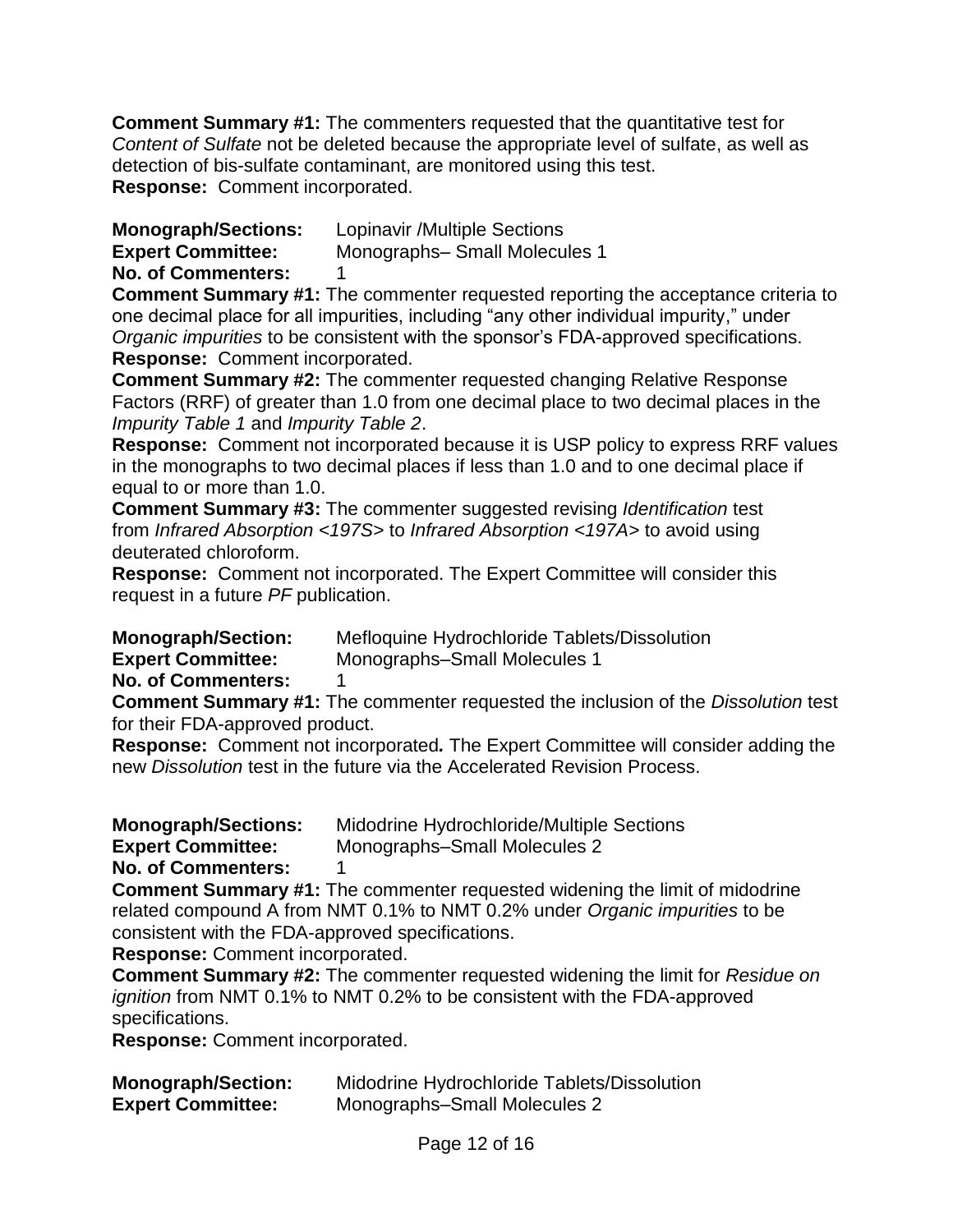# **No. of Commenters:** 1

**Comment Summary #1:** The commenter requested the inclusion of the *Dissolution* test for their FDA–approved product.

**Response:**Comment not incorporated*.* The Expert Committee will consider adding the new *Dissolution* test in the future via the Accelerated Revision Process.

**Monograph/Sections:** Minocycline Hydrochloride/Multiple Sections

**Expert Committee:** Monographs–Small Molecules 1

**No. of Commenters:** 1

**Comment Summary #1:** The commenter requested specifying that the solution stability statement in the *Organic impurities* test pertains only to the *Standard* and *Sample Solutions*.

**Response:** Comment incorporated.

**Expert Committee–initiated Change #1:** A solution stability statement, similar to the one under *Organic impurities*, is also added under the *Assay*.

**Monograph/Sections:** Pramipexole Dihydrochloride /Multiple Sections

**Expert Committee:** Monographs–Small Molecules 4

**No. of Commenters:** 4

**Comment Summary #1:** The commenter requested revising the flow rate in the Assay from 1.5 mL/min to 1.8 mL/min to be consistent with the increase in column length from 12.5 cm to 15 cm.

**Response:** Comment not incorporated. Based on the robustness data, the flow rate is not a critical parameter for this separation.

**Comment Summary #2:** The commenter requested the concentration of *Standard solution* in the *Organic Impurities* procedure be changed from 7.5  $\mu$ g/mL to 1.5  $\mu$ g/mL to be consistent with EP 6.8.

**Response:** Comment incorporated.

**Comment Summary #3:** The commenter requested widening the specifications under *Water Determination* from 4.5%–6.5% to 4.5%–7.0%.

**Response:** Comment not incorporated because the commenter's product has not yet received full FDA approval. The Expert Committee will consider addressing this comment via a Pending revision to the monograph as part of the *USP Pending Monographs* initiative.

**Monograph/Sections:** Rizatriptan Benzoate/Multiple Sections

**Expert Committee:** Monographs–Small Molecules 4

**No. of Commenters:** 4

**Comment summary #1:** The commenter indicated that the *Assay* acceptance criteria are different from the approved limits.

**Response.** Comment not incorporated because this proposal is a part of the prospective harmonization pilot study.

**Comment summary #2:** The commenter requested to add a note that *Identification–A* could be performed using *<197A>* or *<197M>,* in addition to *<197K>.*

**Response.** Comment incorporated.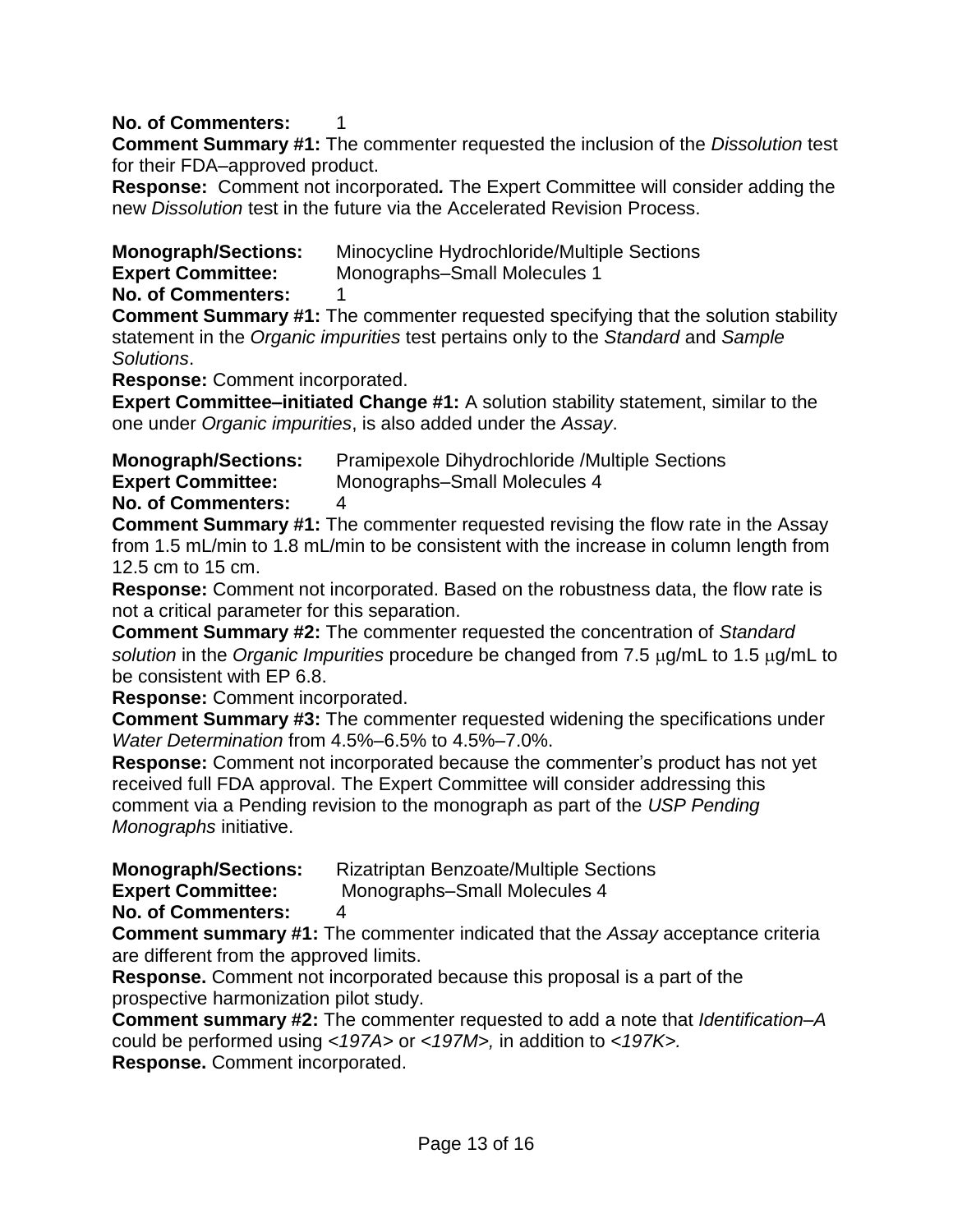**Comment summary #3:** The commenter requested the relative retention time for benzoic acid be changed from 2.0 to 2.1 to be consistent with the proposal published in *PharmEuropa* 21.4.

**Response.** Comment incorporated.

**Comment summary #4:** The commenter recommended using *Solution A* instead of the *Diluent* for the preparation of the *Standard solution* and the *Sample solution* under *Assay* and *Organic Impurities* procedures.

**Response.** Comment incorporated.

**Comment summary #5:** The commenter indicated that they were unable to meet the tailing factor requirement of NMT 3.0 under the *Assay*, and requested it to be raised to NMT 3.5.

**Response.** Comment incorporated.

**Comment summary #6:** The commenter requested revising the *Sample solution* under *Heavy Metals* to be consistent with the proposal published in *PharmEuropa* 21.4. **Response.** Comment incorporated.

**Comment summary #7:** The commenter requested that the quantitation procedure under *Organic Impurities* procedure be harmonized with *PharmEuropa* 21.4.

**Response.** Comment not incorporated because this is not consistent with the current USP policy.

**Comment summary #8:** The commenter recommended adding a system suitability requirement for the signal-to-noise ratio.

**Response.** Comment incorporated.

**Monograph/Section:** Ropinirole Tablets/Identification

**Expert Committee:** Monographs–Small Molecules 4

**No. of Commenters:** 1

**Comment Summary #1:** The commenter requested that a second Identification test, based on a TLC procedure, be added to the monograph.

**Response:** Comment not incorporated**.** The Expert Committee considers a single identification test based on HPLC retention time agreement to be adequate for a drug product monograph.

**Monograph/Section:** Sodium Acetate/Identification **Expert Committee:** Monographs–Small Molecules 4 **No. of Commenters:** 1

**Comment Summary #1**: The commenter requested to specify that the *Sample solution* for the *Identification–B* is used for the lanthanum nitrate portion of the test under *Identification Tests–General, Acetate.*

**Response:** Comment incorporated.

| Telmisartan and Hydrochlorothiazide Tablets/Multiple<br><b>Sections</b> |
|-------------------------------------------------------------------------|
| Monographs-Small Molecules 2                                            |
|                                                                         |
|                                                                         |

**Comment Summary #1:** The commenter requested tightening the *Assay* acceptance criteria for hydrochlorothiazide.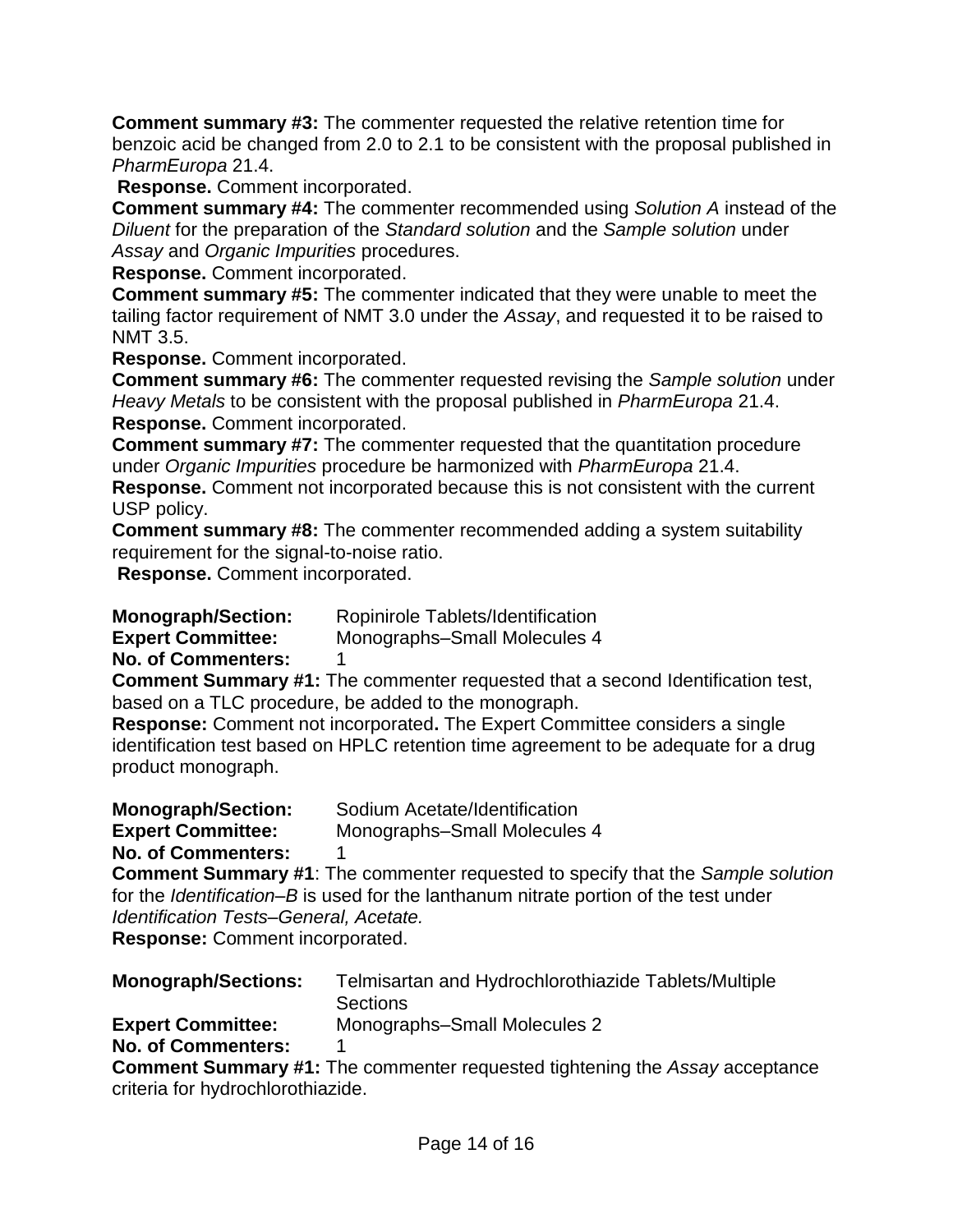**Response:** Comment not incorporated because the proposed acceptance criteria are consistent with the sponsor's FDA-approved specifications.

**Comment Summary #2:** The commenter requested to adding a test for *Water Determination* to the monograph.

**Response:** Comment not incorporated because the content of water is formulationspecific.

**Comment Summary #3:** The commenter requested revising the limits for benzothiadiazine related compound A and the total impurities under *Organic impurities.* **Response:** Comment not incorporated because the proposed acceptance criteria are consistent with the sponsor's FDA-approved specifications.

**Monograph/Section:** Terazosin Capsules/Dissolution

**Expert Committee:** Monographs–Small Molecules 2

**No. of Commenters:** 1

**Comment Summary #1:** The commenter requested correcting the tolerances under *Dissolution Test 1* from "NLT 80%" to "NLT 80% (Q)." **Response:** Comment incorporated.

**Monograph/Sections:** Terazosin Tablets/Multiple Sections **Expert Committee:** Monographs–Small Molecules 2

**No. of Commenters:** 1

**Comment Summary #1:** The commenter requested revising the *Sample solutions* under *Identification*, *Organic impurities* and *Dissolution* sections to account for the various tablet strengths of the marketed product.

**Response:** Comment not incorporated. The Expert Committee will consider addressing this comment in a future *PF* publication.

**Comment Summary #2:** The commenter indicated that modifying the content of triethylamine in the *Mobile phase* and the flow rate may improve the separation under the *Assay*, and requested to include this information in the monograph.

**Response:** Comment not incorporated. The Expert Committee will consider addressing this comment in a future *PF* publication.

**Comment Summary #3:** The commenter suggested revising specifications for *Organic impurities* to accommodate their FDA-approved specifications.

**Response:** Comment not incorporated. The Expert Committee will consider addressing this comment in a future revision.

**Monograph/Section:** Valacyclovir Tablets/Organic Impurities

- **Expert Committee:** Monographs–Small Molecules 1
- **No. of Commenters:** 3

**Comment Summary #1:** The commenter requested removing the acceptance criteria for D-valacyclovir because it is a process impurity and is controlled in the drug substance monograph.

**Response**: Comment incorporated.

| <b>Monograph/Section:</b> | Zonisamide Capsules/Organic Impurities |
|---------------------------|----------------------------------------|
| <b>Expert Committee:</b>  | Monographs-Small Molecules 4           |